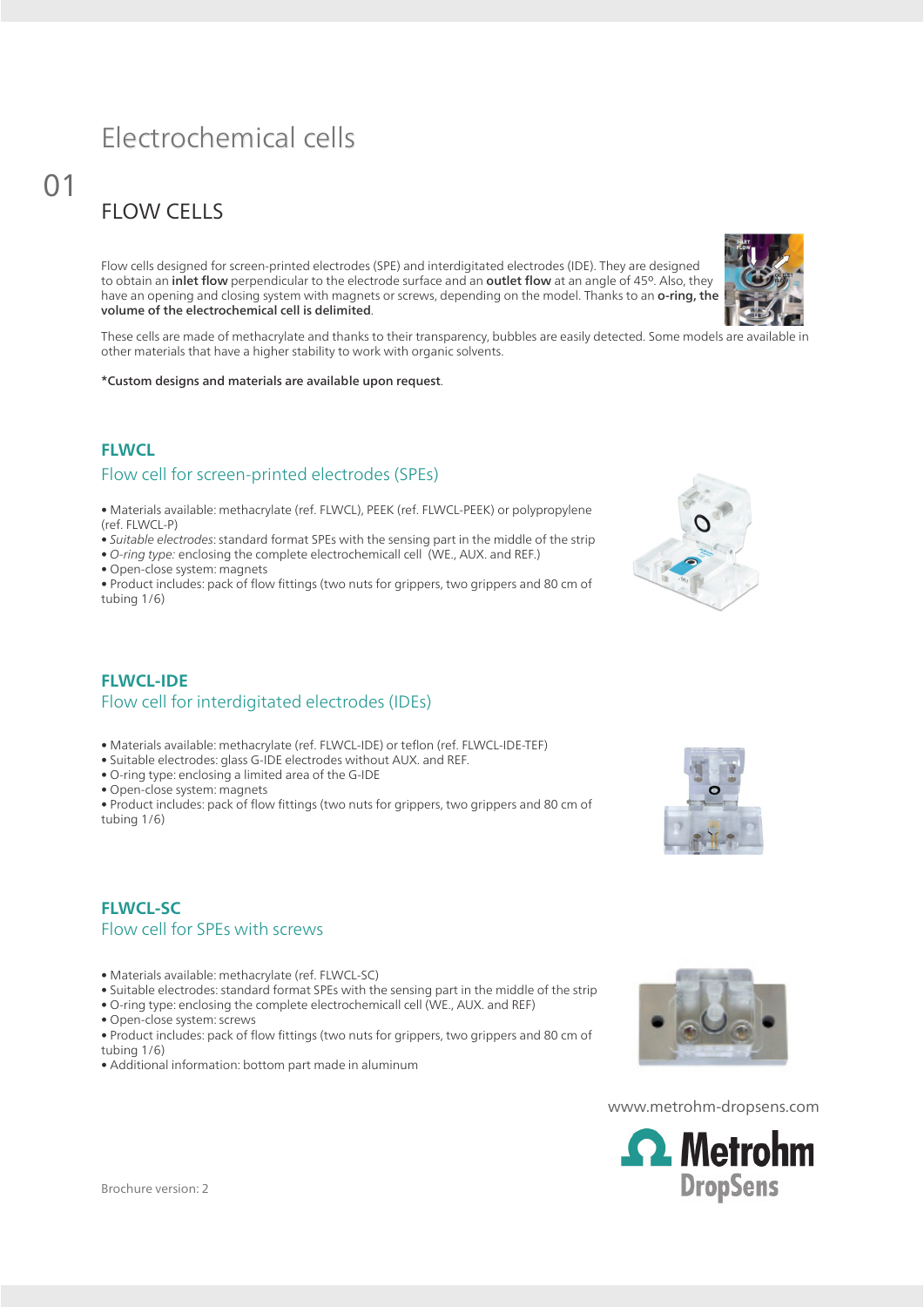#### **FLWCL-WS** Flow cell for work in solution SPEs

- Materials available: methacrylate (ref. FLWCL-WS)
- Suitable electrodes: work in solution SPEs with the sensing part near the end of the strip
- O-ring type: enclosing the complete electrochemicall cell (WE., AUX. and REF.)
- Open-close system: magnets

• Product includes: pack of flow fittings (two nuts for grippers, two grippers and 80 cm of tubing 1/6)



#### **CFLWCL-WE**

#### Flow cell for SPEs- Only working electrode

- Materials available: methacrylate (ref. CFLWCL-WE) or PEEK (ref. CFLWCL-WE-PEEK)
- Suitable electrodes: standard format SPEs with the sensing part in the middle of the strip
- O-ring type: enclosing only the working electrode (WE.)
- Open-close system: magnets

• Product includes: pack of flow fittings (two nuts for grippers, two grippers and 80 cm of tubing 1/6)



#### **CFLWCL-MAGN**

#### Flow cell for magnetic assays with screen-printed electrodes

- Materials available: methacrylate (ref. CFLWCL-MAGN)
- Suitable electrodes: standard format SPEs with the sensing part in the middle of the strip
- O-ring type: enclosing the complete electrochemicall cell (WE., AUX. and REF.)
- Open-close system: mechanical
- Product includes: pack of flow fittings (two nuts for grippers, two grippers and 80 cm of tubing 1/6)

• Additional information: this flow-cell is associated with a powered switchable magnet suitable to perform FIA experiments with magnetic beads



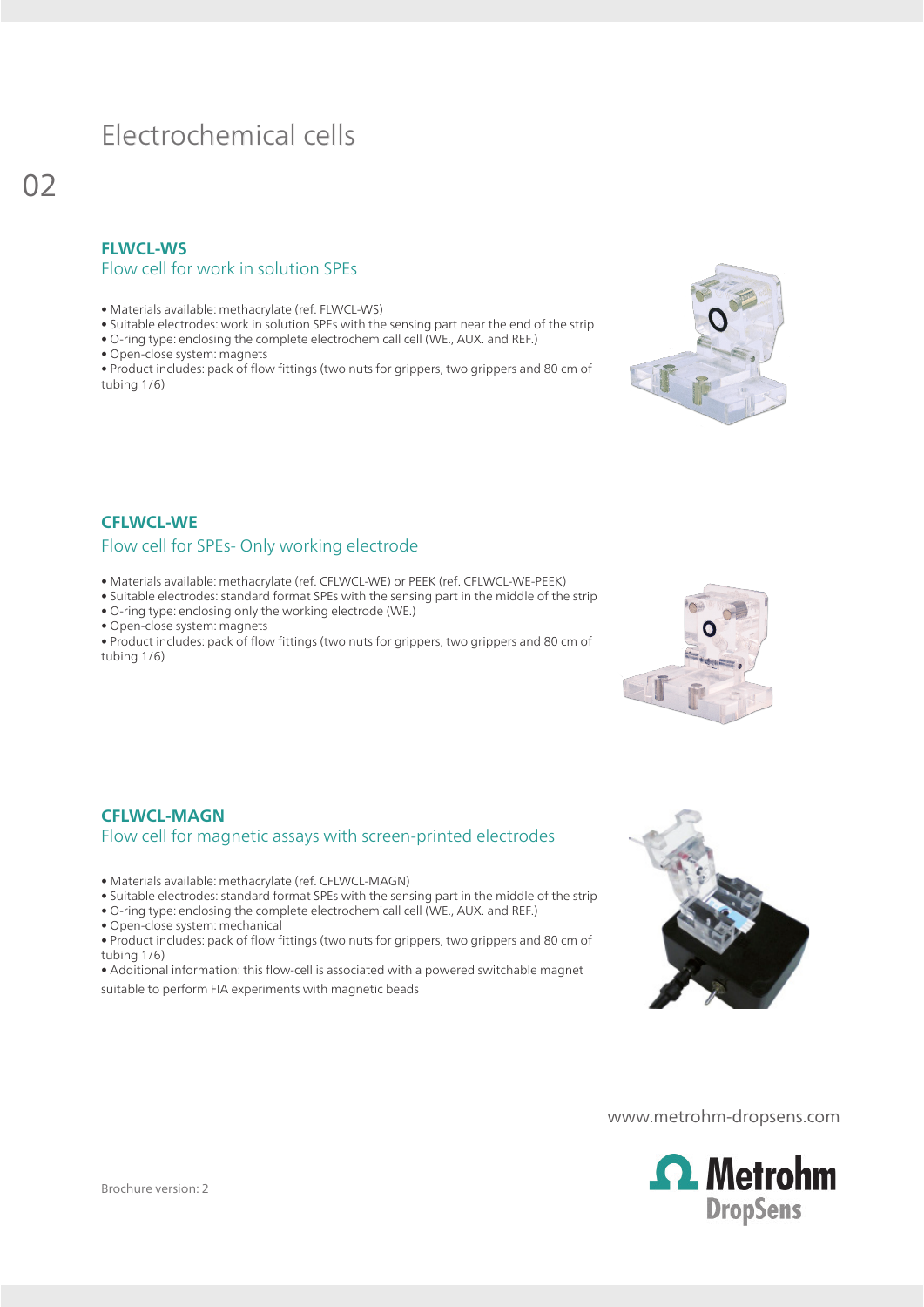### **FLWCL8X**

#### Flow-Cell for 8X format screen-printed electrodes

- Materials available: methacrylate (ref. FLWCL8X)
- Suitable electrodes: 8X format SPEs
- O-ring type: enclosing each individual 8X electrochemicall cell (WE., AUX. and REF.)
- Open-close system: screws
- Product includes: pack of flow fittings (16 nuts for grippers, 16 grippers, four m of tubing 1/6 and Allen key)
- Additional information: bottom part made in aluminum



### **FLWCL8X1C** One channel flow-cell for 8X format screen-printed electrodes

- Materials available: methacrylate (ref. FLWCL8X1)
- Suitable electrodes: 8X format SPEs
- O-ring type: thin-layer enclosing all 8X electrochemicall cells (8x WE., AUX. and REF.)
- Open-close system: screws
- Product includes: pack of flow fittings (16 nuts for grippers, 16 grippers, four m of tubing
- 1/6 and Allen key)
- Additional information: bottom part made in aluminum



### **HPLCELL** HPLC cell for screen-printed electrodes

- Materials available: PEEK (ref. HPLCELL)
- Suitable electrodes: standard format SPEs with the sensing part in the middle of the strip
- O-ring type: enclosing the complete electrochemicall cell (WE., AUX. and REF.)
- Open-close system: wedge for adjusting the intermediate piece



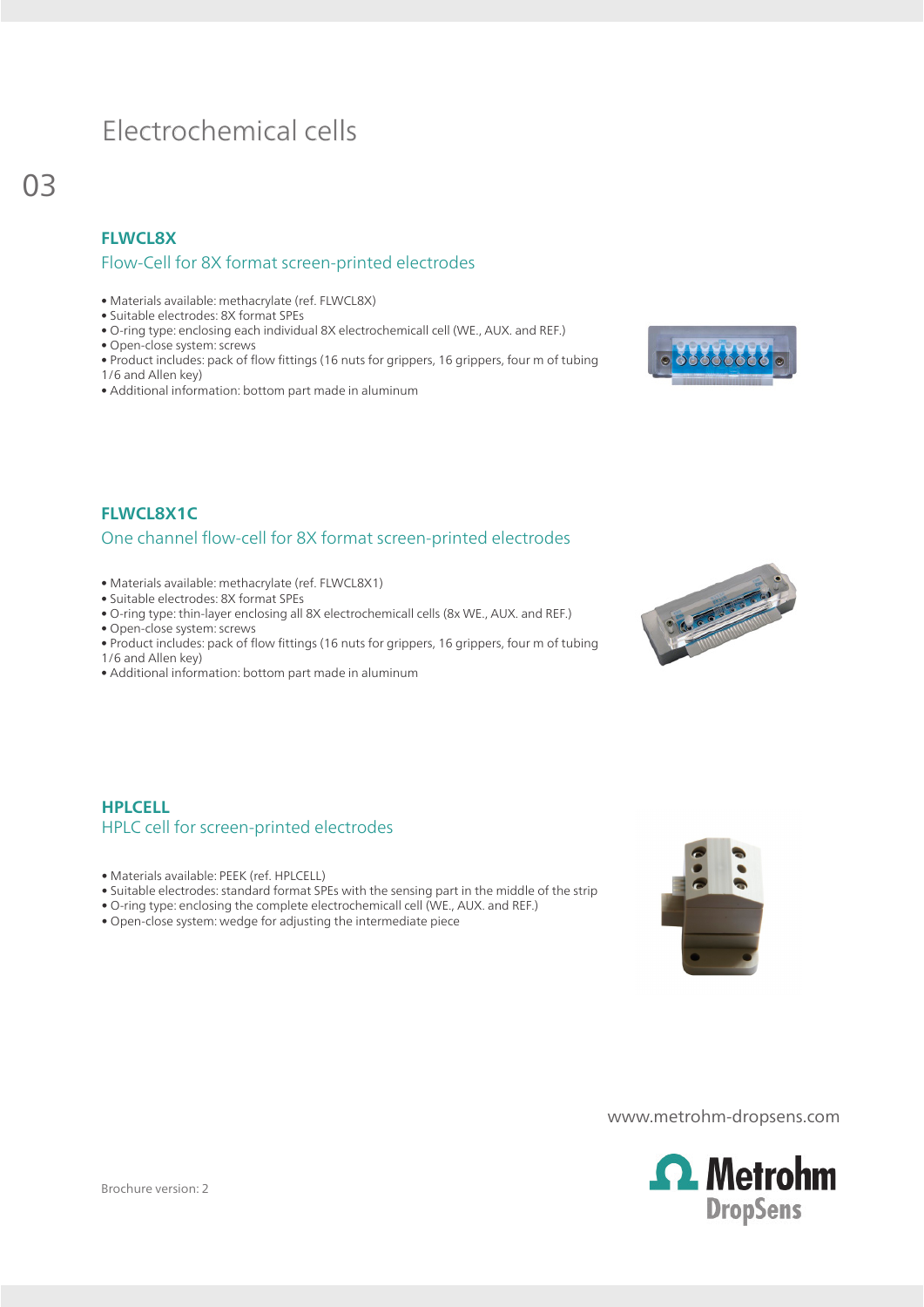#### $\cap \varDelta$ CELLS

Batch cells for screen-printed electrodes (SPE) and interdigitated electrodes (IDE). Suitable for working with volumes up to 5-8 mL depending on the model. Made of methacrylate or other materials with higher stability to work with organic solvents.

\*Customized designs and materials are available upon request.

#### **SPECELL** Disposable well cell for screen-printed electrodes

- Suitable electrodes: SPEs with the sensing part in de middle of the strip
- Placement system: adhesive

• Additional information: lightweight and fast assembly cells for easy handling of electrodes. Suitable cell for high volume drop assays (up to 150 µL) of aqueous solutions. This reference is commercialized in 75 units packs

#### **SPECELL4W** Disposable well cell for 4W format screen-printed electrodes

- Suitable electrodes: SPEs consisting of 4W format working electrodes that share the auxiliary and reference electrodes
- Placement system: adhesive

• Additional information: lightweight and fast assembly cells for easy handling of electrodes. Suitable cell for high volume drop assays (up to 500 µL) of aqueous solutions. This reference is commercialized in 20 units packs

#### **SPECELL8W** Disposable well cell for 8W format screen-printed electrodes

• Suitable electrodes: SPEs consisting of 8W format working electrodes that share the auxiliary and reference electrodes

• Placement system: adhesive

• Additional information: lightweight and fast assembly cells for easy handling of electrodes. Suitable cell for high volume drop assays (up to 1000 µL) of aqueous solutions. This reference is commercialized in 20 units packs







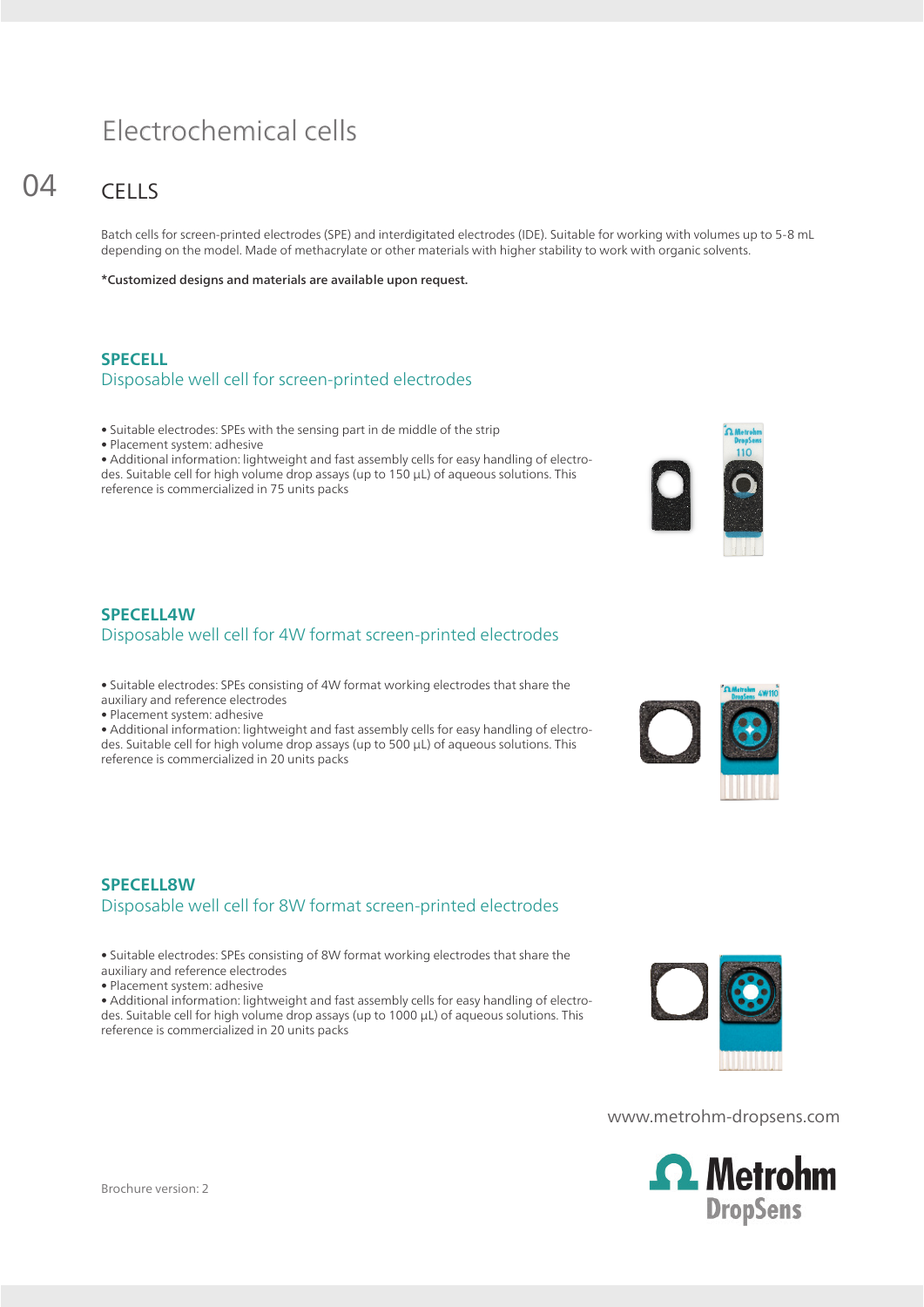#### **SPECELL8X** Disposable well cell for 8X format screen-printed electrodes

• Suitable electrodes: SPEs consisting of 8X format (each electrochemical cell contains the three electrodes: working, auxiliary and reference)

• Placement system: adhesive

• Additional information: lightweight and fast assembly cells for easy handling of electrodes. Suitable cell for high volume drop assays (up to 100 µL) of aqueous solutions. This reference is commercialized in 20 units packs

### **CELL** Cell for screen-printed electrodes

• Materials available: methacrylate (ref. CELL) or PEEK (ref. CELL-PEEK)

• Suitable electrodes: work in solution SPEs with the sensing part near the end of the strip

• Open-close system: thread sealing

• Additional information: it allows optional stirring and it is recommended for working with deaerated samples and for standard additions

#### **CELL-IDE** Cell for interdigitated electrodes

• Materials available: methacrylate (ref. CELL-IDE) or PEEK (ref. CELL-IDE-PEEK)

- Suitable electrodes: all catalogue IDE models
- Open-close system: thread sealing

• Additional information: it allows optional stirring and it is recommended for working with deaerated samples and for standard additions







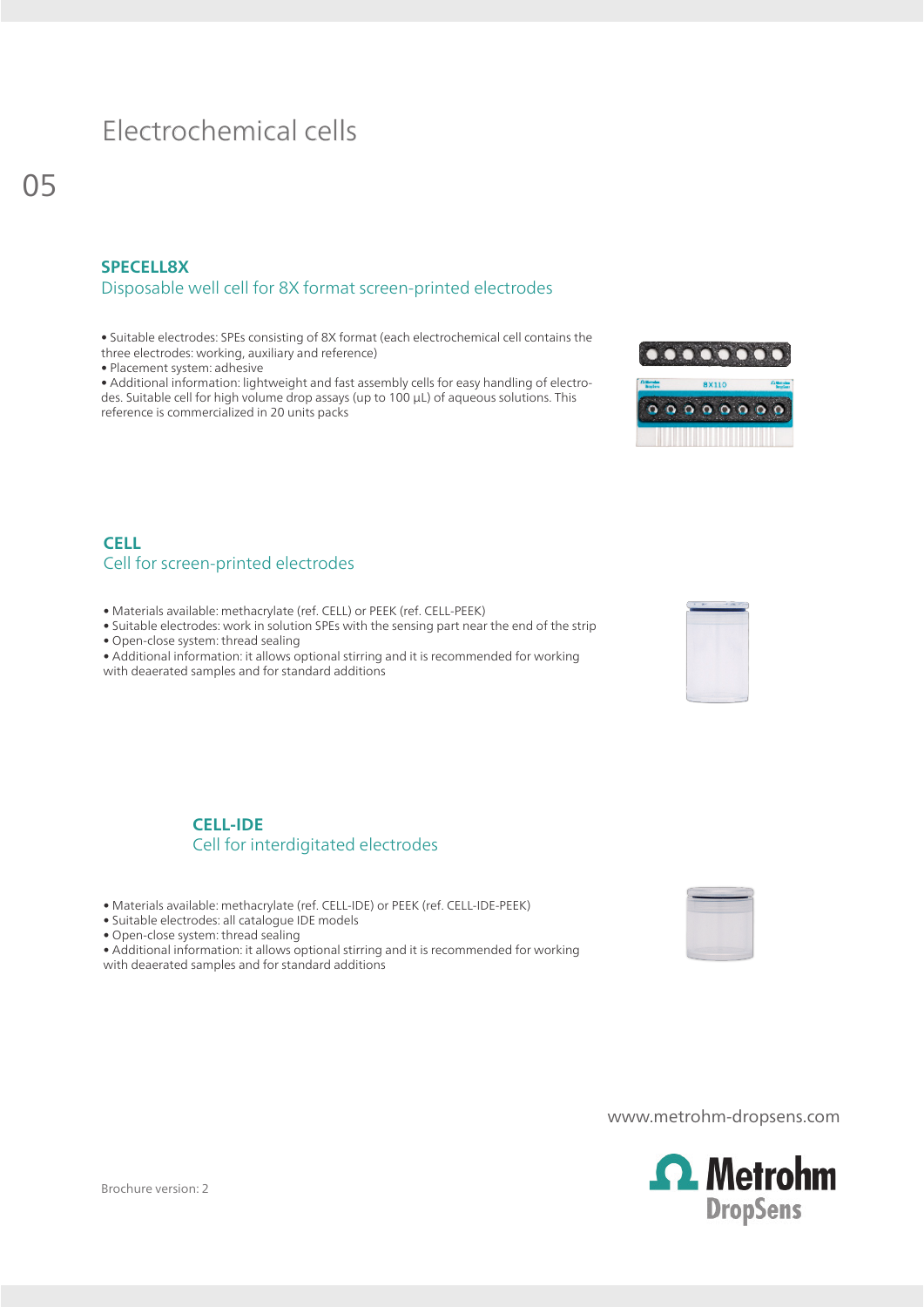## 06

#### **TCELL**

#### Thermostatic cell for screen-printed electrodes

- Materials available: methacrylate (ref. TCELL)
- Suitable electrodes: work in solution SPEs with the sensing part near the end of the strip
- Open-close system: thread sealing

• Additional information: it allows temperature control through the thermostatic jacket. It also allows optional stirring and is suitable for working with deaerated samples and for standard additions.

### **CFLWCL-CONIC** Cell for screen-printed electrodes - conical well

- Materials available: methacrylate (ref. CFLWCL-CONIC) or PEEK (ref. CFLWCL-CONIC-K)
- Suitable electrodes: standard format SPEs with the sensing part in the middle of the strip
- O-ring type: enclosing the complete electrochemicall cell (WE., AUX. and REF.)
- Open-close system: magnets



### **TLCELL** Thin-layer electrochemical cell for screen-printed electrodes

- Materials available: PMMA
- Suitable electrodes: standard format ceramic SPEs with the sensing part in the middle of the strip
- Open-close system: screws
- Connection: via 2 mm banana cables

• Additional information: this cell allows the study of kinetic parameters, adsorption reactions, but also the determination of diffusion coefficients or stoichiometry of electrochemical reactions.